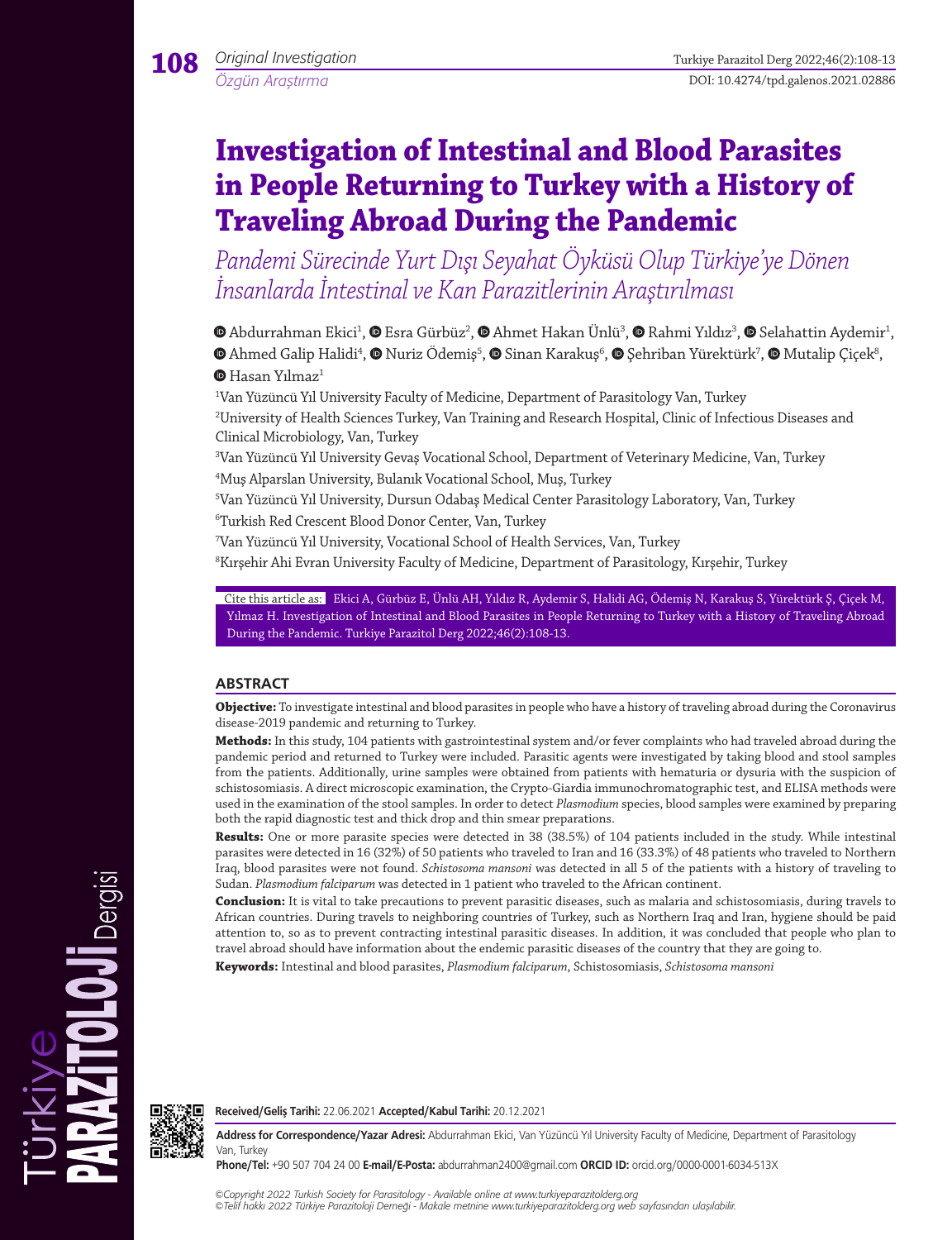#### **ÖZ**

**Amaç:** Koronavirüs hastalığı-2019 pandemisi sürecinde yurt dışı seyahat öyküsü olup Türkiye'ye dönen insanlarda intestinal ve kan parazitlerinin araştırılmasıdır.

**Yöntemler:** Çalışmaya pandemi sürecinde yurt dışı seyahati olup Türkiye'ye dönen insanlardan gastrointestinal sistem ve/veya ateş şikayeti olan 104 hasta dahil edilmiştir. Hastalardan kan ve dışkı örnekleri alınarak paraziter etkenler araştırılmıştır. Ayrıca hematüri veya dizüri şikayeti olan hastalardan schistosomiasis şüphesiyle idrar örnekleri alınmıştır. Dışkı örneklerinin incelenmesinde direkt mikroskobik bakı, Crypto-Giardia immünokromatografik test ve ELISA yöntemleri kullanılmıştır. Kan örnekleri, *Plasmodium* türlerini saptamak amacıyla, hem hızlı tanı testi hem de kalın damla ve ince yayma preparatlar hazırlanarak incelenmiştir.

**Bulgular:** Çalışmaya dahil edilen 104 hastanın 38'inde (%38,5) bir ya da birden fazla parazit türü saptanmıştır. İran'a seyahat eden 50 hastanın 16'sında (%32), Kuzey Irak'a seyahat eden 48 hastanın 16'sında (%33,3) intestinal parazitler saptanırken, kan parazitlerine rastlanmamıştır. Sudan'a seyahat öyküsü olan 5 hastanın tümünde *Schistosoma mansoni* saptanmıştır. Afrika kıtası seyahati olan bir hastada ise *Plasmodium falciparum* saptanmıştır.

**Sonuç:** Afrika ülkelerine seyahatlerde sıtma ve schistosomiasis gibi paraziter hastalıklardan korunmak için önlemlerin alınması hayati önem taşımaktadır. Kuzey Irak ve İran gibi Türkiye'ye komşu ülkelere seyahatlerde ise intestinal paraziter hastalıklardan korunmak için hijyene dikkat edilmesi gerekmektedir. Ayrıca yurt dışı seyahati planlayan kişilerin, gideceği ülkenin endemik paraziter hastalıkları hakkında bilgi sahibi olması gerektiği kanaatine varılmıştır. **Anahtar Kelimeler:** İntestinal ve kan parazitleri, *Plasmodium falciparum*, Schistosomiasis, *Schistosoma mansoni*

## **INTRODUCTION**

Due to the increase in the welfare level and the ease of travel opportunities, international travel continues to increase day by day in Turkey, as well as in the rest of the world. Many people travel from Africa to Asia, and from Latin America to Oceania for various reasons. These include business, education, research, eco-tourism, adventure, touristic trips, visiting relatives, medical reasons, religious travels, natural or humanitarian disasters (1).

One of the most current problems caused by these travels is the ongoing Coronavirus disease-2019 (COVID-19) pandemic (2). In the globalizing world, this human mobility, which occurs for various reasons, causes the spread of different infections between continents and changes in the epidemiology of diseases. People can face serious health problems when traveling, especially if they choose regions where certain infections are endemic. The parasitic infections that pose a risk to travelers to these endemic areas include malaria, leishmaniasis, schistosomiasis, filariasis, foodborne trematode infections, soilborne helminth infections, and tourist diarrhea. In a booklet published by the American National Center for Disease Control in 2016, it was stated that 25 out of 75 infectious diseases are due to parasites and 8 are viral/bacterial infections transmitted by vectors. Such diseases can cause significant morbidity and mortality in cases where necessary precautions are not taken during travel and preventive drugs are not used. When travelers return to their countries, they can carry these pathogens that they were infected with and cause the spread of infectious diseases all over the world (3- 5). In 1-month trips to developing countries, which constitute almost half of international travel worldwide, it was reported that approximately 50% of the travelers felt sick during or after the trip, 10% consulted a doctor while abroad or when they returned to their country, 7% felt the need to rest, 2% were too ill to go to work after the trip, less than 1% were hospitalized while abroad, and 0.001% died during the trip. Parasitic infections constitute approximately one-fifth of these. When infections transmitted by vectors are added to the lesions and irritations caused by external parasites, it becomes clear how important parasitic diseases are. Parasitic infections transmitted by water and food can be carried to their living spaces by people returning to their countries. Care should be taken in terms of infections such as giardiosis, cryptosporidiosis, which may lead to epidemics. On the other hand, the serious health problems that may arise due to the fact that the sick person who goes to the regions where the disease does not exist, but where the appropriate vector is present, is the reservoir of the disease, shows how important it is (1).

With this study, it was aimed to investigate intestinal and blood parasites in people who had a history of traveling abroad during the pandemic period and returning to Turkey, and to minimize mortality-morbidity by taking precautions against parasitic diseases that travelers may encounter at their destination.

### **METHODS**

The study included 104 patients who applied to the University of Health Sciences Turkey, Van Training and Research Hospital with gastrointestinal system and/or fever complaints, hematuria, or dysuria and had a history of traveling abroad during the COVID-19 pandemic and returning to Turkey. Parasitic agents were investigated by taking blood and stool samples from those with gastrointestinal system and/or fever complaints, and urine samples from those with hematuria or dysuria.

A direct microscopic examination, Crypto-Giardia immunochromatographic test, and ELISA methods were used in the examination of stool samples. The urine samples taken were analyzed using the precipitation method. In order to detect *Plasmodium* species, the blood samples were analyzed by preparing both a rapid diagnostic test, and thick drop and thin smear preparations. The epidemiological history and clinical symptoms of the patients were recorded from the hospital automation system.

### **Microscopic Examination of the Stool Samples**

The native-Lugol, brine flotation, and formol-ether precipitation methods were used to analyze the stool samples taken from all of the individuals included in the study. The prepared preparations were examined under the light microscope with a 10 magnification to detect the presence of helminth eggs and a 40 magnification to detect protozoan trophozoites and cysts.

#### **Microscopic Examination of the Urine Samples**

Urine samples were collected from patients with hematuria or dysuria for a period of 3 days, in the afternoon of each day. The patients were instructed to take the sample towards the end of urination. The collected urine samples were centrifuged at 1500 rpm for 5 min. The resulting debris was examined under a light microscope with 10 and 40 lenses.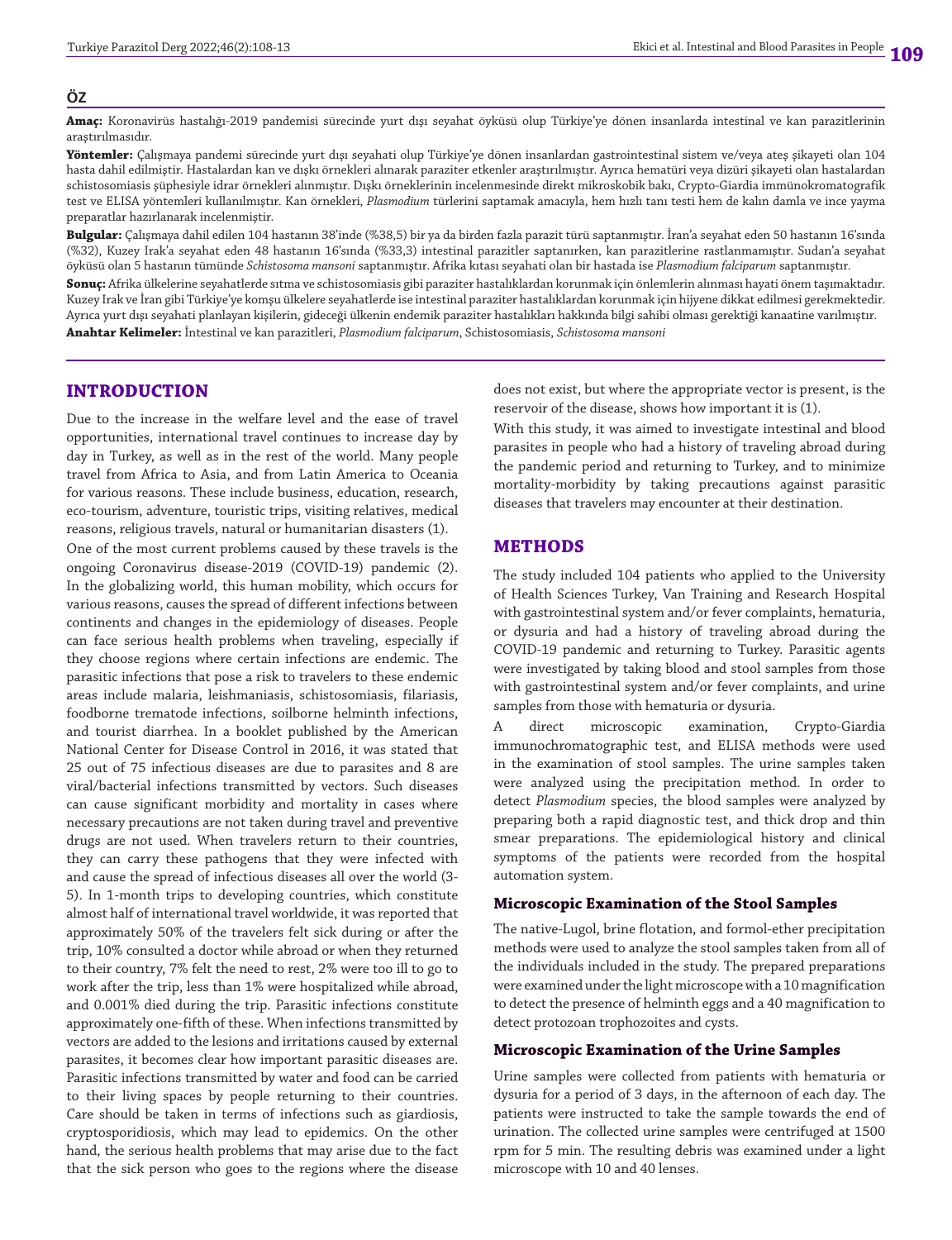#### **Crypto-Giardia Immunochromatographic Assay**

The Certest Crypto-Giardia (Biotec, Barcelona, Spain) cassette test was used to detect patients who were positive for *Cryotosporidium* spp. and/or *Giardia intestinalis*. Cassette tests were performed in accordance with the manufacturer's instructions for use.

## **ELISA** *E. histolytica* **Adhesin Test**

The commercial ELISA kit (E. histolytica II Test Kit; Wampole TechLab, Blacksburg, VA, USA) was used to detect *Entamoeba histolytica* adhesin antigen in stool. The ELISA test was performed in accordance with the manufacturer's instructions for use.

#### **Microscopic Examination of the Blood Samples**

Thick drop and thin smear preparations were prepared from the samples taken from the peripheral blood of the patients. The prepared preparations were stained with Giemsa dye. Blood parasites were investigated with a 100-lens objective under the light microscope.

#### **Malaria Rapid Diagnostic Test**

A rapid diagnostic test (OptiMAL, DiaMed GmbH, Cressier FR, Switzerland) was used to detect antigens of *Plasmodium* species from the peripheral blood samples that were taken from the patients. The test was performed in accordance with the manufacturer's instructions for use.

#### **Statistical Analysis**

No statistical analysis was required in the study.

**Ethical considerations:** Approval of the ethics committee with decision number 16 was obtained on 20.08.2020 from the University of Health Sciences Turkey, Van Training and Research Hospital Ethics Committee. Informed consents were obtained from patients.

## **RESULTS**

A total of 104 patients, including 50 patients who traveled to Iran, 48 patients who traveled to Northern Iraq, 5 patients who traveled to Sudan, and 1 patient who traveled to the African continent, were included in the study. It was determined that all of the patients with a travel history to Iran and Northern Iraq applied to the hospital with gastrointestinal complaints. Severe watery diarrhea was detected in some patients, and bloody diarrhea was detected in 1 patient. Fatigue, weakness, fluctuating fever and sweating, pain during urination, and severe abdominal and kidney pain were determined in 5 patients who traveled to Sudan, and fever was found in the 1 patient who traveled to the African continent.

One or more parasite species was detected in 38 (36.5%) patients. Intestinal parasites were detected in 16 (32%) of 50 patients who traveled to Iran and 16 (33.3%) of 48 patients who traveled to Northern Iraq, while blood parasites were not detected. *Schistosoma mansoni* was detected in all 5 of the patients who traveled to Sudan (Figure 1). *Plasmodium falciparum* was detected in the 1 patient who traveled to the African continent (Table 1).

## **DISCUSSION**

Natural disasters have affected human life through chain events throughout history, and have deeply affected and changed areas such as socio-cultural, economic, and public health. Epidemics, mass migration events, and interactions, which have a significant impact on these events, shape the history of humanity. It has been observed that migration events that occur for different reasons are a reservoir for infectious diseases. Infectious diseases, which have emerged in various forms throughout history, have affected not only societies, but the whole world and have caused great destruction. The spread of epidemics to the global area through migration has now become faster and easier, and has greatly affected societies and human history. The ongoing COVID-19 pandemic, similar to the breaking points in the past, affects the whole world and takes its place in history as the largest pandemic of the century World Health Organization (WHO) (6,7).

Infectious diseases caused by immigration for various reasons are a public health problem for both immigrants and those living in the countries of immigration. Infected people traveling from endemic areas to non-endemic areas carry the disease to the areas they visit if the vector and environmental conditions are suitable. Moreover, healthy individuals traveling to endemic areas may be at greater risk of infection than those living there. Infectious diseases especially occur in areas with poor sanitation or overcrowded populations. Especially in such places, it has been seen that infectious diseases spread rapidly, are carried to other places by travelers, and even death can result if precautions are not taken (2). Like many parasitic infectious agents, *G. intestinalis* can be transmitted by asymptomatic people. Those who are asymptomatic returning from travel may pose a serious threat to public health. In addition, the fact that malaria, which can be carried by people returning from travel, remains current as a threat to public health, can be given as a different example (3). Medical parasitologists face problems in controlling the spread of disease rather than treating it (8). People infected with parasites, such as *G. intestinalis* and *Cryptosporidium* spp., which are common in Turkey and neighboring countries, can easily spread the infection to the environment. It should become known that if these infections become endemic, especially in the regions where the Southeastern Anatolia Project (GAP) is conducted, it will be very difficult to control and this will come at great cost (9). Migration poses a great threat to the emergence and spread of infectious diseases, especially for infectious diseases with diarrhea (2).

Travel health should be constantly monitored in terms of source countries and infectious diseases, as it is constantly changing. In Europe in 2011, 482 (8.1%) of 5.965 patients admitted to clinics after travel had malaria, 221 (3.7%) had giardiasis, 131 (2.2%) had schistomiasis, and 154 cutaneous larva migrans was found in 2.6%, and cutaneous leishmaniasis was found in 46 (0.8%) (1). The African continent is a very important region in terms of travel-related parasitic diseases. In addition, the African continent is a region where many parasitic diseases, especially the *P. falciparum* detected in this study, are epidemic or endemic. Most of the malaria cases seen in Turkey and other developed countries originate from the African continent. Apart from malaria, schistosomiasis, trypanosomiasis, onchocerciasis, lymphatic filariasis, and leishmaniasis, which are endemic to the African continent, are other parasitic diseases that can be transmitted to people traveling to the African continent. Moreover, 3.2 billion people in 106 countries around the world are at risk of contracting malaria. According to WHO data, 214 million cases of malaria were detected in 2015 and 438 thousand people died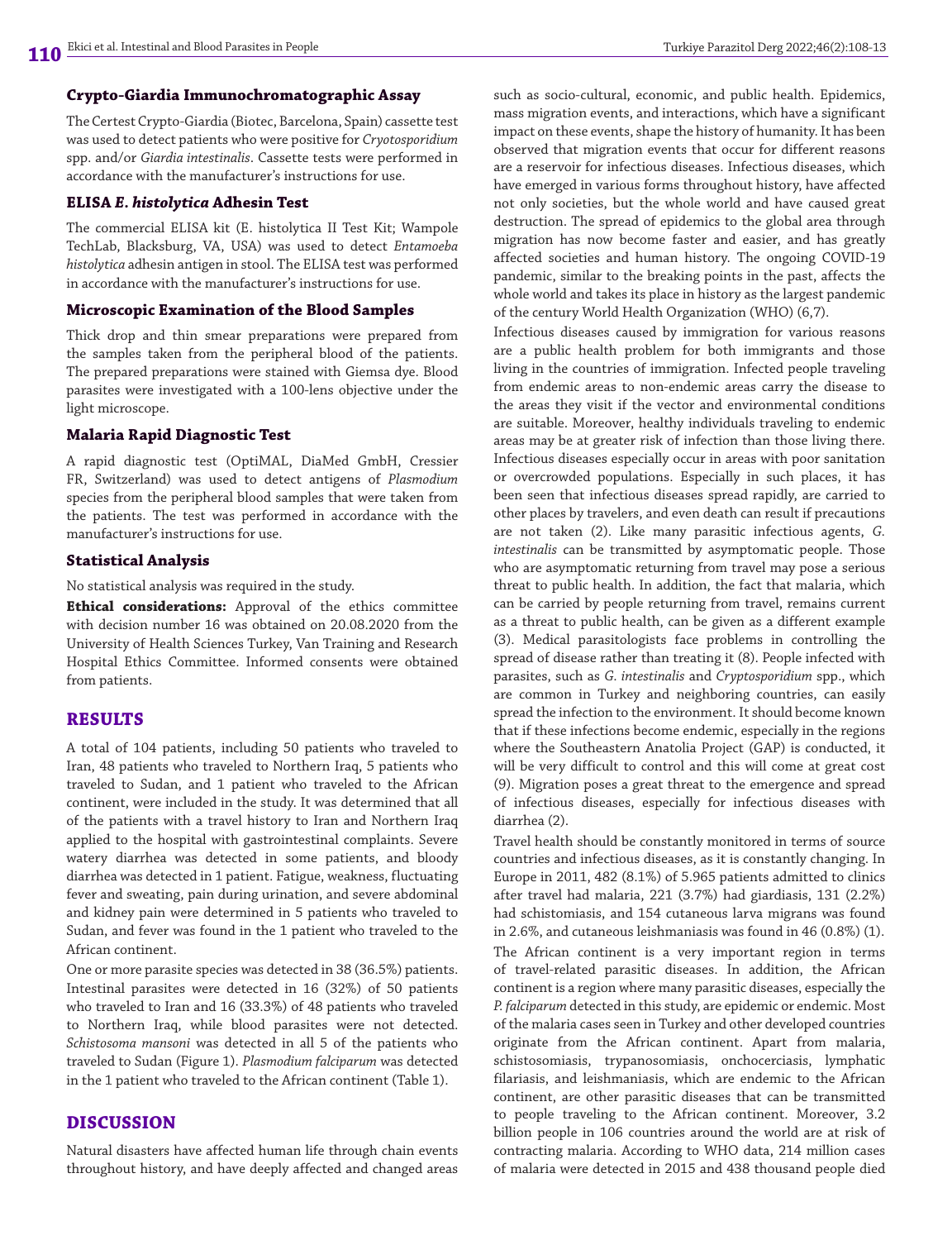due to this disease. In a study conducted with people who had a history of traveling to the African continent, 27.9% of 24,920 people were found to have fever, and 21% of these patients were diagnosed with malaria (10). If necessary precautions are not taken and appropriate prophylactic drugs are not applied during travels to Africa, significant morbidity and mortality could be seen (4). In this study, *Plasmodium falciparum* was detected in 1 patient who traveled to the African continent. In order to protect against vector-borne parasitic infections, first of all, those who are going to travel to endemic areas should be informed about these infections. It was concluded that protective measures should be taken, especially against vector bites; areas that could be exposed to vectors should be minimized by wearing light-colored and longsleeved clothing, long pants, boots, and hats; and exposed areas should be protected with repellent.

Another disease that causes significant travel-related health problems is schistosomiasis. According to WHO data, schistosomiasis affects more than 250 million people worldwide and brings a global burden of 1.4 million dollars annually. Sudan is one of the places with the highest prevalence of schistosomiasis in the world. In different studies, the prevalence of schistosomiasis in Sudan was reported to be 40% (11,12). Apart from schistosomiasis, Oriental boil, leishmaniasis, African sleeping sickness, yellow fever, and malaria, which are endemic in the continent, are also common parasitic infections in Sudan.

Although schistosomiasis infection is not endemic to Turkey, cases originating from abroad have been reported at different times (13). In Turkey, a Nigerian student in 2004 (9), a Ghanaian patient in 2008 (14), a Nigerian student in 2010 (15), A case of Schistosoma haematobium was reported in a patient who had a



**Figure 1.** *S. mansoni* eggs (x40) detected in a patients

| Table 1. Intestinal and blood parasites detected in people with a history of traveling abroad and returning to Turkey during the<br>COVID-19 pandemic |                                         |                                             |                                                             |
|-------------------------------------------------------------------------------------------------------------------------------------------------------|-----------------------------------------|---------------------------------------------|-------------------------------------------------------------|
| <b>Country travelled to (number of patients)</b>                                                                                                      | <b>Species of parasites</b><br>detected | <b>Number of patients</b><br>with parasites | <b>Total number of</b><br>patients with parasites<br>$(\%)$ |
| Iran(50)                                                                                                                                              | G. intestinalis                         | 3                                           | 16 (32)                                                     |
|                                                                                                                                                       | Cryptosporidium spp.                    | 3                                           |                                                             |
|                                                                                                                                                       | <b>Blastocystis</b> hominis             | $\overline{2}$                              |                                                             |
|                                                                                                                                                       | Entamoeba coli                          | 3                                           |                                                             |
|                                                                                                                                                       | Endolimax nana                          | $\mathbf{1}$                                |                                                             |
|                                                                                                                                                       | Iodamoeba butschlii                     | $\mathbf{1}$                                |                                                             |
|                                                                                                                                                       | Taenia saginata                         | $\mathbf{1}$                                |                                                             |
|                                                                                                                                                       | Ascaris lumbricoides                    | $\mathbf{1}$                                |                                                             |
|                                                                                                                                                       | Hymenolepis nana                        | $\mathbf{1}$                                |                                                             |
| Northern Iraq (48)                                                                                                                                    | B. hominis                              | 3                                           | 16(33.3)                                                    |
|                                                                                                                                                       | G. intestinalis                         | 5                                           |                                                             |
|                                                                                                                                                       | E. histolytica                          | $\mathbf{1}$                                |                                                             |
|                                                                                                                                                       | E. coli                                 | $\mathbf{1}$                                |                                                             |
|                                                                                                                                                       | I. butschlii                            | $\mathbf{1}$                                |                                                             |
|                                                                                                                                                       | H. nana                                 | $\mathbf{1}$                                |                                                             |
|                                                                                                                                                       | T. saginata                             | $\mathbf{1}$                                |                                                             |
|                                                                                                                                                       | A. lumbricoides                         | 3                                           |                                                             |
| Sudan (5)                                                                                                                                             | S. mansoni                              | 5                                           | 5(100)                                                      |
| Africa (1)                                                                                                                                            | P. falciparum                           | $\mathbf{1}$                                | 1(100)                                                      |
| <b>Total (104)</b>                                                                                                                                    |                                         |                                             | 38 (36.5)                                                   |
| COVID-19: Coronavirus disease-2019                                                                                                                    |                                         |                                             |                                                             |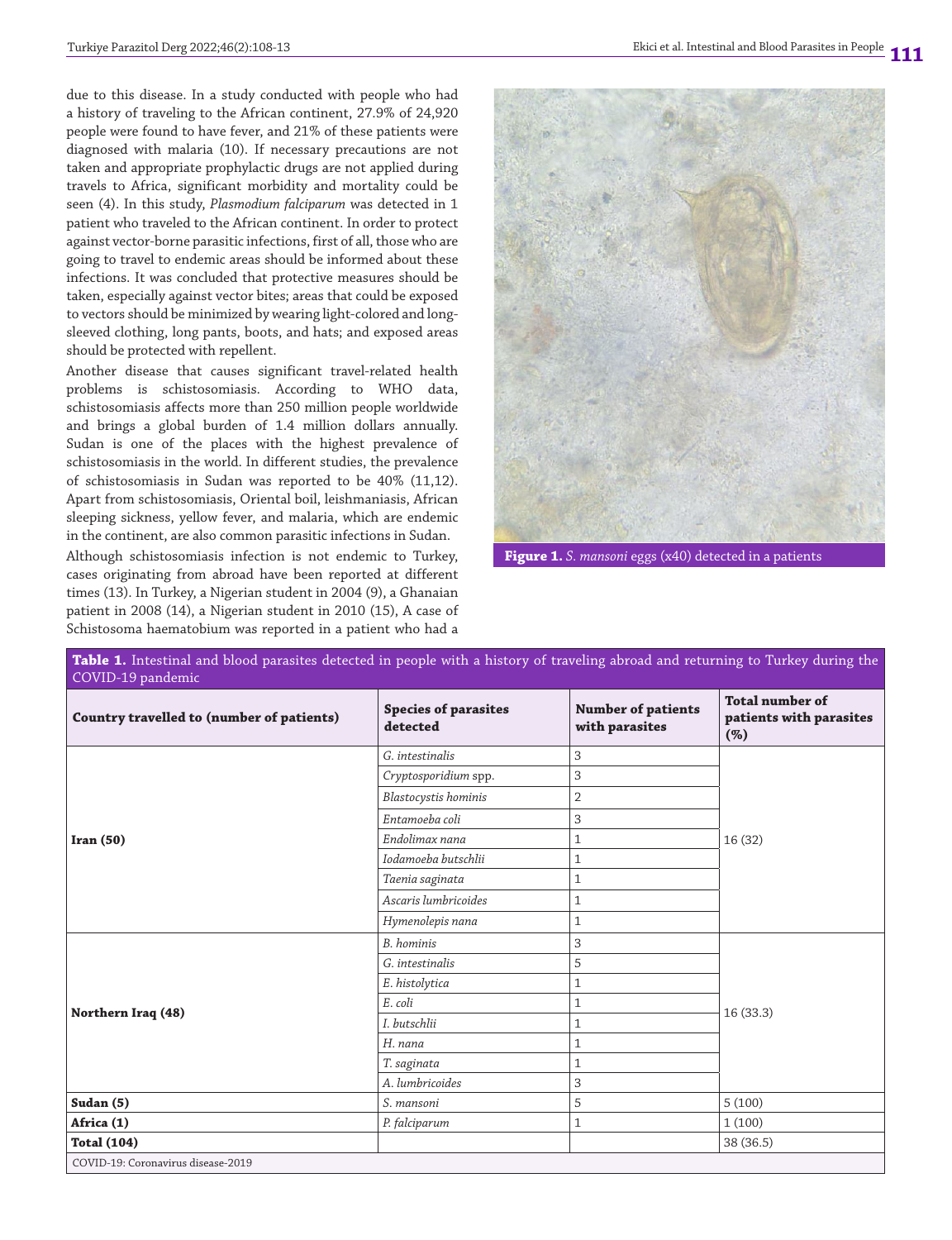history of travel to the countries of 2011 in Cameroon, Guinea and Mali (16). In this study, a case of schistosomiasis was detected in 5 people who stayed in Sudan for 6 months and went into the water with bare feet at the riverside as a group during their stay. It was concluded that, in the prevention of schistosomiasis, those who will travel to endemic areas should be informed about this disease and that fresh water such as lakes, streams, and rivers should be avoided, and that necessary precautions should be taken if contact with them is necessary.

Food- and soil-borne parasitic infections still remain a major public health problem in many developing countries. Food- and soil-borne parasitic infections are an important public health problem in Iraq. The prevalence of parasitic infections is high in Iraq due to poor sanitation, poor environmental conditions, and low socioeconomic conditions (17). There have been many studies on parasitic diseases in Iraq. In a study by AL-Kubaisy et al. (17), on children with diarrhea, it was determined that 45.54% of the children had *G. intestinalis*, 23.44% had *E. histolytica*, 12.7% had *E. vermicularis*, 9.82% had *H. nana*, 5.4% had *T. trichiura*, and 2.2% had *A*. *lumbricoides*. In a study by Al-Saqur et al. (18), it was emphasized that *E. histolytica/dispar*, *E. vermicularis*, and *G. intestinalis* were the most common parasites. Latif et al. (19) conducted a study on parasites in human feces, animal feces, and vegetables. In their study, they reported that parasitic agents, especially *E. histolytica/dispar*, *G. intestinalis*, and *Cryptosporidium* spp., were an important public health problem in Baghdad. In a study conducted by Duda et al. (20), intestinal parasites were detected in 17% of Polish soldiers returning from Iraq. In this study, one or more intestinal parasites was detected in 33.3% of the patients who traveled to Northern Iraq. These results were similar to those of other studies conducted in Northern Iraq (17- 19). This result, which was determined at a high rate, showed that intestinal parasitic diseases are still an important public health problem in Northern Iraq. Therefore, in order to reduce the risk of catching food-borne infections, individuals who are going to travel to countries with high food- and soil-borne parasite contamination should be informed. In order to be protected from foodborne infections, they must be sure of their cleanliness before consuming water and aquatic plants. In addition, it was concluded that those who like to try new foods should be careful about consuming raw, pickled, or undercooked seafood in the countries that they visit.

Iran has favorable conditions for intestinal parasites due to its geographical location, climate, and biological and cultural characteristics. Although sanitation conditions have steadily improved over the past 3 decades in Iran, intestinal parasitic infections are quite common, especially in rural areas and small towns (21). Studies in different regions of Iran have shown that intestinal helminth infections have a low prevalence, but intestinal protozoan infections still have a high prevalence (22). In studies examining human fecal samples, intestinal parasites were detected in 56% in Chaharmahal and Bakhtiari Province (23), 37.5% in Boyer-Ahmad (24), 32.7% in Tehran (25), 32.2% in Nahavad (21) and 29.3% in Kerman Province. The rate of 32% found in this study was similar to the results of studies conducted in Iran.

## **CONCLUSION**

As a result, there is a risk of the transmission of parasitic diseases, such as schistosomiasis and malaria, when traveling to Sudan

and African countries, and intestinal parasitic diseases when traveling to neighboring countries, such as Northern Iraq and Iran. Against these risks, before traveling, the risks of infection in the destination country, the prevalence of infections, and the age, gender, and immunity status of the traveler, and the travel plan and duration should be reviewed. It is of vital importance to receive health consultancy services before traveling and to benefit from appropriate health services, such as vaccinations and prophylaxis before travel, as it will reduce the risk of disease during and after travel. In addition, if these personal precautions are taken, the risk of carrying pathogens and causing the global spread of infectious diseases will be minimized when returning to their countries.

#### **\*Ethics**

**Ethics Committee Approval:** Approval of the ethics committee with decision number 16 was obtained on 20.08.2020 from the University of Health Sciences Turkey, Van Training and Research Hospital Ethics Committee.

**Informed Consent:** Informed consents were obtained from patients.

**Peer-review:** Internally peer-reviewed.

#### **\* Authorship Contributions**

Concept: A.E., E.G., A.H.Ü., H.Y., Design: A.E., R.Y., N.Ö., M.Ç., Data Collection or Processing: A.E., S.A., S.K., Analysis or Interpretation: A.E., Ş.Y., Literature Search: A.E., M.Ç., Writing: A.E., E.G., A.G.H., H.Y.

**Conflict of Interest:** No conflict of interest was declared by the authors.

**Financial Disclosure:** The authors declared that this study received no financial support.

#### **REFERENCES**

- 1. Tunalı V, Turgay N. The concept of travel medicine and the actual situation of travel-related illnesses. Turkiye Parazitol Derg 2017; 41: 114-8.
- Taşkın D, Özkoçak V. Anthropological Evaluations in the Context of Mass Migration and Infectious Diseases: Coronavirus (Covid-19). Turkish Studies 2020; 15: 1105-27.
- 3. Öztürk EA, Ünver A. Güney-Doğu Asya ve Batı Pasifik Ülkelerine Seyahat Edenlerin Karşilaşabilecekleri Paraziter Enfeksiyonlar. Turkiye Parazitol Derg 2017; 41: 239-24.
- 4. Aykur M, Karakavuk M, Ünver A, Dağcı H. Amerika Kıtasına Seyahat Edenlerde Risk Oluşturabilecek Paraziter Enfeksiyonlar ve Alınacak Önlemler. Turkiye Parazitol Derg 2018; 42: 81-9.
- 5. Yürekli İB. Türkiye'de Yapılan Bulaşıcı Hastalıklara Yönelik Turizm ve Seyahat Sağlığı İle İlgili Çalışmalar. 2008.
- 6. Gostin LO. COVID-19 reveals urgent need to strengthen the World Health Organization. JAMA 2020; 323: 2361-2.
- 7. WHO. WHO; 2020 (cited 2021 14.01). Available from: https://www.who. int/emergencies/diseases/novel-coronavirus-2019
- 8. Musa IS. Incidence of helminthiasis in humans in Iraq. Karbala International Journal of Modern Science 2017; 3: 267-71.
- 9. Alver O, Kılıçarslan E, Helvacı S, Töre O. Nijerya'lı bir hastada görülen *Schistosoma haemotobium*. Turkiye Parazitol Derg 2004; 28: 197-8.
- 10. Karakavuk M, Aykur M, Ünver A, Döşkaya M. Afrika Kıtasına Seyahat Edenlere Bulaşabilecek Paraziter Hastalıklar. Turkiye Parazitol Derg 2018;  $42.154 - 60$
- 11. Abdalla EA, Youssouf AM, Ahmed BM. Prevalence of Schistosoma haematobium infection among students at Al-Agali Islamic complex in Al-Kalakela area, Khartoum State-Sudan. IJCMPH 2020; 7: 3796.